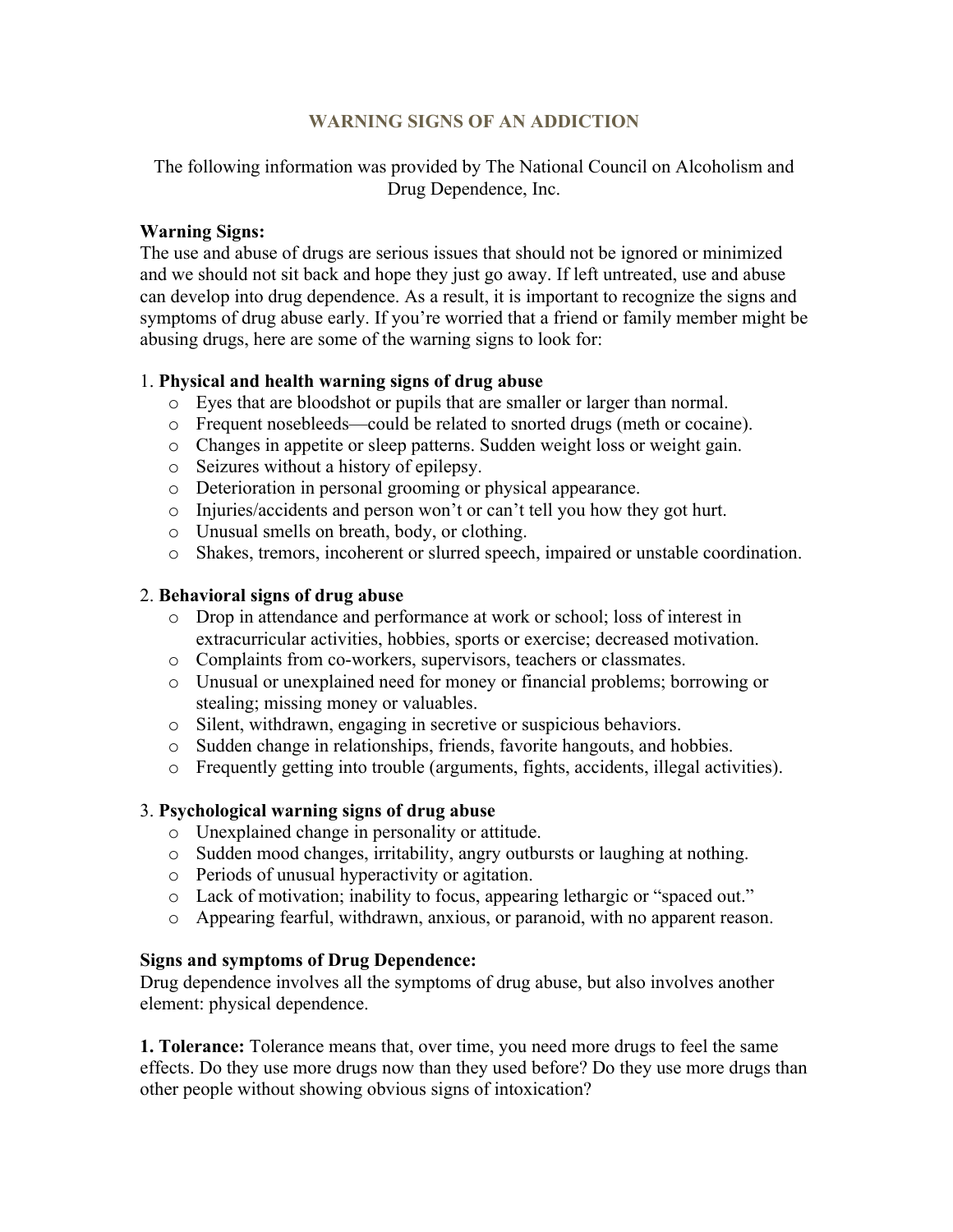**2. Withdrawal:** As the effect of the drugs wear off, the person may experience withdrawal symptoms: anxiety or jumpiness; shakiness or trembling; sweating, nausea and vomiting; insomnia; depression; irritability; fatigue or loss of appetite and headaches. Do they use drugs to steady the nerves, stop the shakes in the morning?

Drug use to relieve or avoid withdrawal symptoms is a sign of addiction. In severe cases, withdrawal from drugs can be life-threatening and involve hallucinations, confusion, seizures, fever, and agitation. These symptoms can be dangerous and should be managed by a physician specifically trained and experienced in dealing with addiction.

**3. Loss of Control:** Using more drugs than they wanted to, for longer than they intended, or despite telling themselves that they wouldn't do it this time.

**4. Desire to Stop, But Can't:** They have a persistent desire to cut down or stop their drug use, but all efforts to stop and stay stopped, have been unsuccessful.

**5. Neglecting Other Activities:** They are spending less time on activities that used to be important to them (hanging out with family and friends, exercising or going to the gym, pursuing hobbies or other interests) because of the use of drugs.

**6. Drugs Take Up Greater Time, Energy and Focus:** They spend a lot of time using drugs, thinking about it, or recovering from its effects. They have few, if any, interests, social or community involvements that don't revolve around the use of drugs.

**7. Continued Use Despite Negative Consequences:** They continue to use drugs even though they know it's causing problems. As an example, a person may realize that their drug use is interfering with ability to do their job, is damaging their marriage, making problems worse, or causing health problems, but they continue to use.

After you've had enough dialog to determine that alcohol or drugs are currently part of the person's life, the following questions will help assess if there is an actual addiction to a substance (substance abuse).

1. Think about a typical day / week. On how many days do you engage in this substance or behavior? How many times per day?

2. Over the past year, tell me about the times you have tried to stop. How has that gone?

3. How are things going at work/school? Has your use been disruptive?

4. Are you able to function daily without using? Tell me about your mornings. Do you need to use to get going?

5. So, I know these two guys named Guilt and Shame. Sometimes they help people and sometimes they push people around. Do you know them? Tell me about your relationship with them.